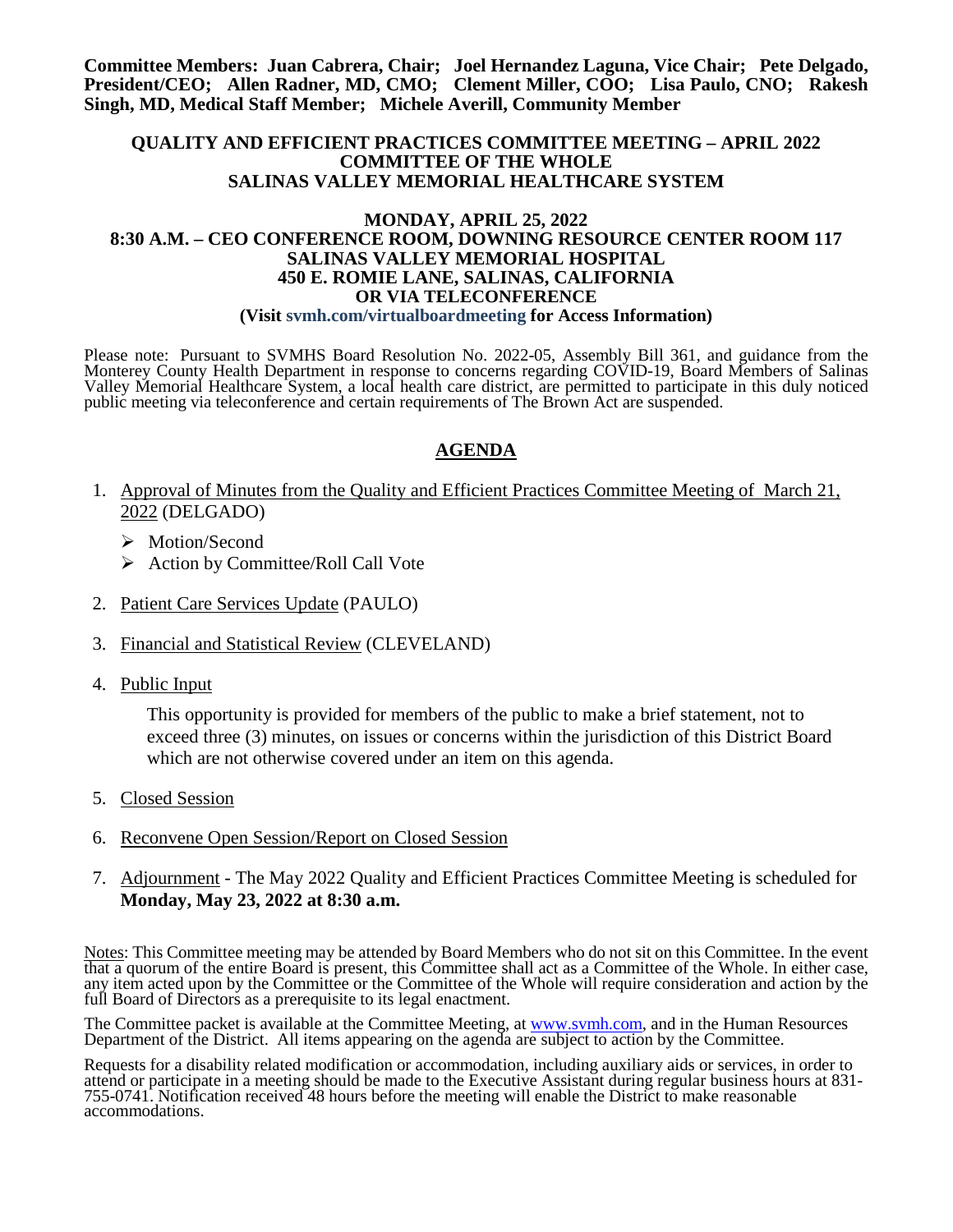### **QUALITY AND EFFICIENT PRACTICES COMMITTEE MEETING OF THE BOARD OF DIRECTORS – COMMITTEE OF THE WHOLE**

#### **AGENDA FOR CLOSED SESSION**

Pursuant to California Government Code Section 54954.2 and 54954.5, the board agenda may describe closed session agenda items as provided below. No legislative body or elected official shall be in violation of Section 54954.2 or 54956 if the closed session items are described in substantial compliance with Section 54954.5 of the Government Code.

### **CLOSED SESSION AGENDA ITEMS**

#### **[ ] LICENSE/PERMIT DETERMINATION**

(Government Code §54956.7)

**Applicant(s)**: (Specify number of applicants)

## **[ ] CONFERENCE WITH REAL PROPERTY NEGOTIATORS**

(Government Code §54956.8)

**Property:** (Specify street address, or if no street address, the parcel number or other unique reference, of the real property under negotiation):

**Agency negotiator:** (Specify names of negotiators attending the closed session): **Negotiating parties**: (Specify name of party (not agent):

**Under negotiation:** (Specify whether instruction to negotiator will concern price, terms of payment, or both):

# **[ ] CONFERENCE WITH LEGAL COUNSEL-EXISTING LITIGATION**

(Government Code §54956.9(d)(1))

**Name of case:** (Specify by reference to claimant's name, names of parties, case or claim numbers): , or

**Case name unspecified:** (Specify whether disclosure would jeopardize service of process or existing settlement negotiations):

### **[ ] CONFERENCE WITH LEGAL COUNSEL-ANTICIPATED LITIGATION**

(Government Code §54956.9)

Significant exposure to litigation pursuant to Section  $54956.9(d)(2)$  or (3) (Number of potential cases):

Additional information required pursuant to Section 54956.9(e):

Initiation of litigation pursuant to Section 54956.9(d)(4) (Number of potential cases):

### **[ ] LIABILITY CLAIMS**

(Government Code §54956.95)

**Claimant:** (Specify name unless unspecified pursuant to Section 54961): **Agency claimed against**: (Specify name):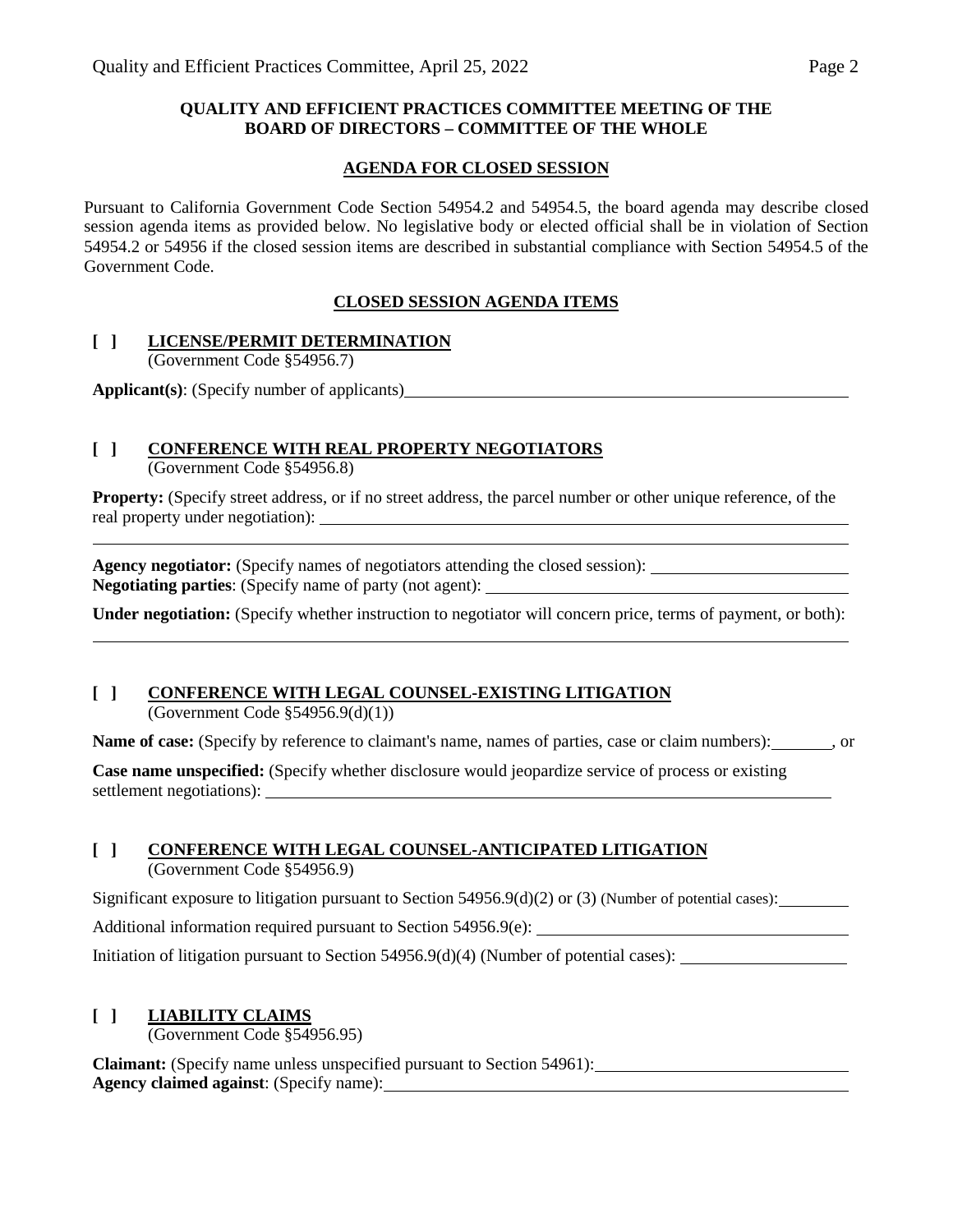#### **[ ] THREAT TO PUBLIC SERVICES OR FACILITIES** (Government Code §54957)

**Consultation with**: (Specify name of law enforcement agency and title of officer):

#### **[ ] PUBLIC EMPLOYEE APPOINTMENT**

(Government Code §54957)

**Title**: (Specify description of position to be filled):

### **[ ] PUBLIC EMPLOYMENT**

(Government Code §54957)

**Title**: (Specify description of position to be filled):

### **[ ] PUBLIC EMPLOYEE PERFORMANCE EVALUATION**

(Government Code §54957)

**Title**: (Specify position title of employee being reviewed):

### **[ ] PUBLIC EMPLOYEE DISCIPLINE/DISMISSAL/RELEASE**

(Government Code §54957)

(No additional information is required in connection with a closed session to consider discipline, dismissal, or release of a public employee. Discipline includes potential reduction of compensation.)

# **[ ] CONFERENCE WITH LABOR NEGOTIATOR**

(Government Code §54957.6)

**Agency designated representative:** (Specify name of designated representatives attending the closed session):

, or

**Employee organization**: (Specify name of organization representing employee or employees in question):

**Unrepresented employee**: (Specify position title of unrepresented employee who is the subject of the negotiations):

## **[ ] CASE REVIEW/PLANNING**

 $\overline{a}$ 

(Government Code §54957.8)

(No additional information is required to consider case review or planning.)

## **[ ] REPORT INVOLVING TRADE SECRET**

(Government Code §37606 & Health and Safety Code § 32106)

Discussion will concern: (Specify whether discussion will concern proposed new service, program, or facility):

**Estimated date of public disclosure**: (Specify month and year):